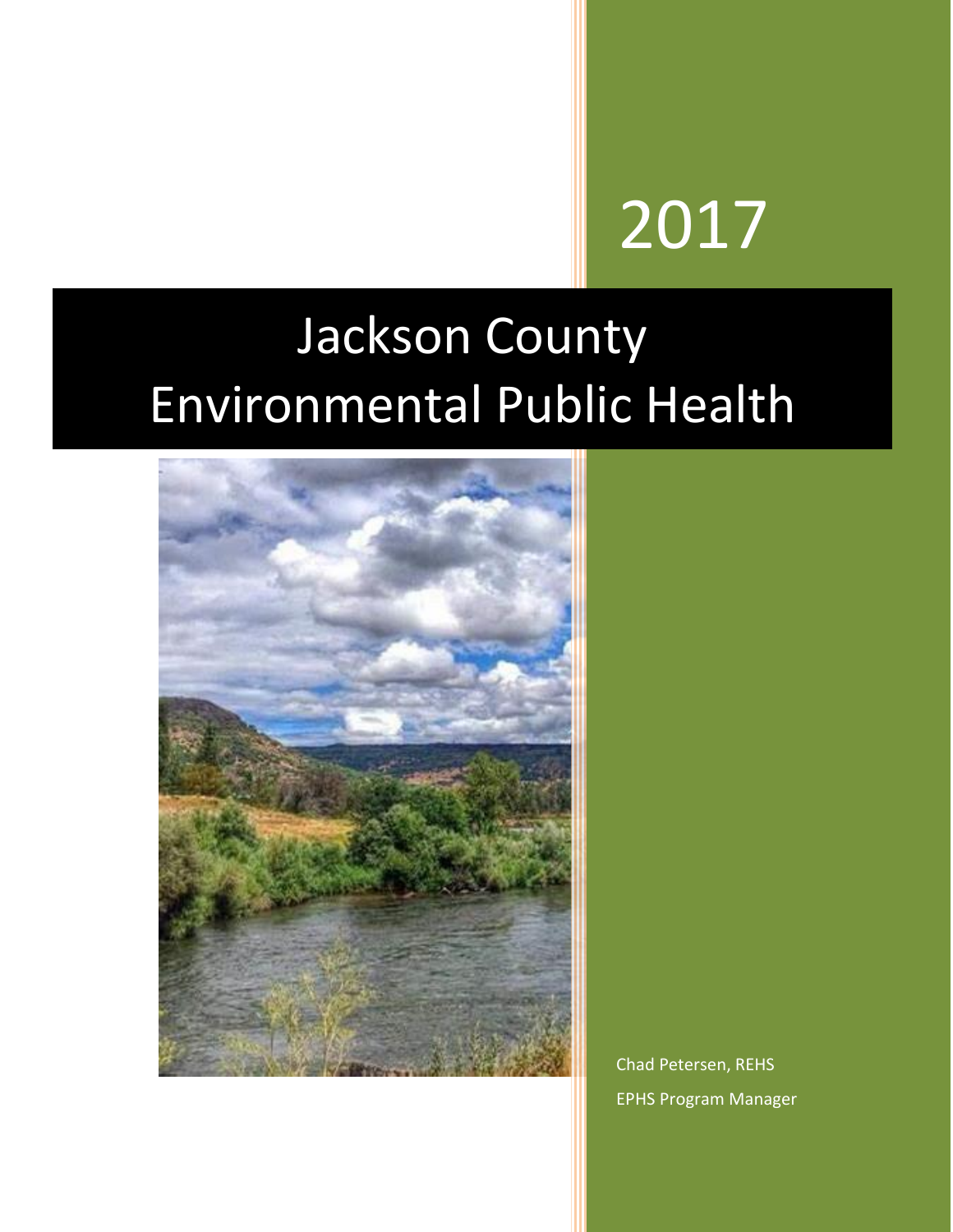#### JACKSON COUNTY ENVIRONMENTAL PUBLIC HEALTH DIVISION **ANNUAL REPORT** 2017

#### **TABLE OF CONTENTS**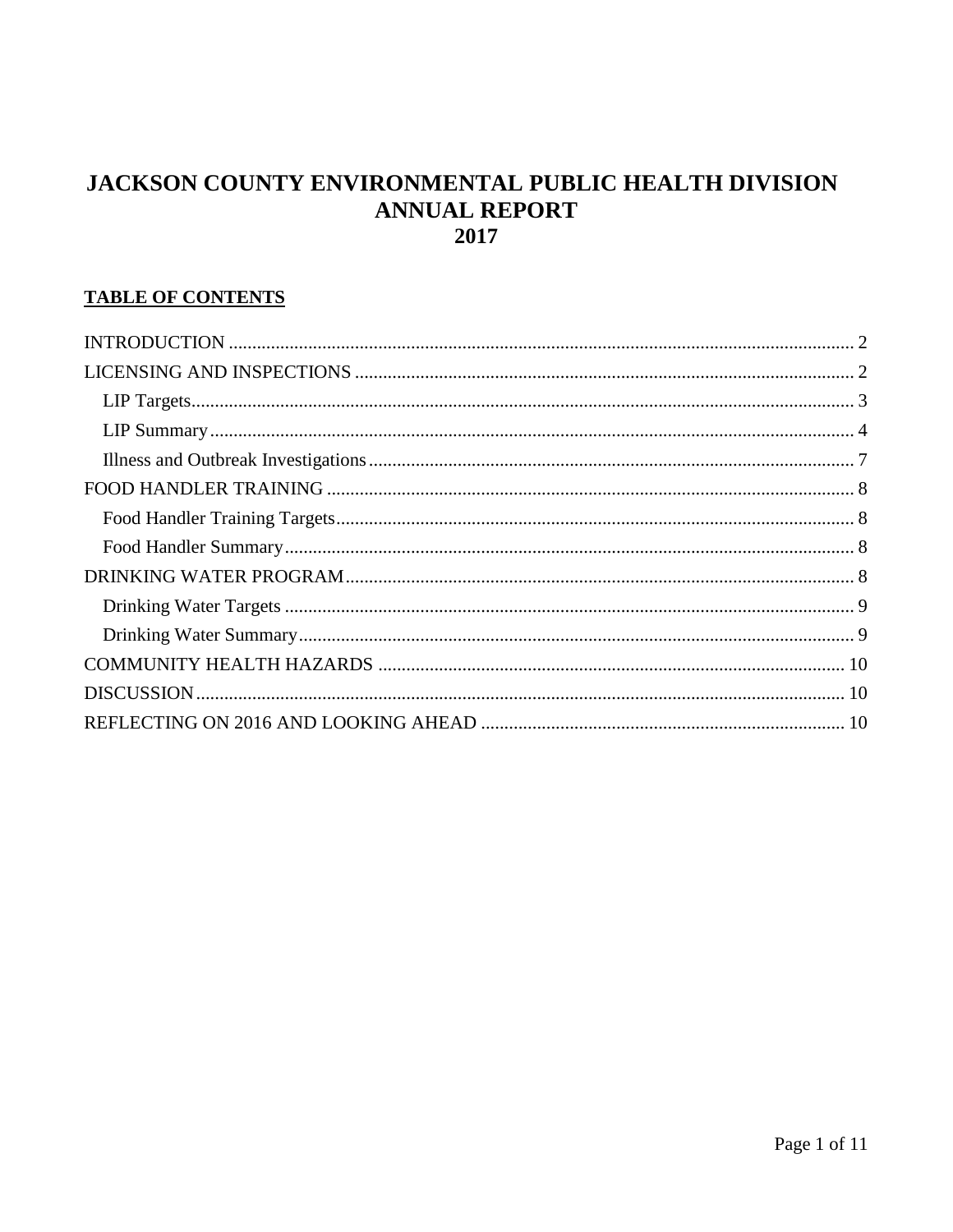#### <span id="page-2-0"></span>**INTRODUCTION**

The mission of the Environmental Public Health Division (EPH) is to promote the health and safety of the community through education and enforcement of public health regulations pertaining to food, pool, and lodging facilities, public drinking water systems, and wood stoves and open burning.

EPH licenses and inspects food service facilities (restaurants, mobile units, and temporary restaurants), pools and spas, and tourist facilities (hotels/motels, recreational parks, and organizational camps) pursuant to Oregon Revised Statutes (ORS), Oregon Administrative Rules (OAR), and contractual agreements with the Oregon Health Authority (OHA). In addition, EPH provides consultation and inspection services to child care centers, school food services, and other group use facilities, including county detention facilities.

Separate from the facility inspection services, public water systems are surveyed and monitored, through contract with OHA, to help ensure that safe drinking water standards are met*.* A contract with the Oregon Department of Environmental Quality funds the Wood Stove and Open Burning Program, which provides public education and enforces the county wood stove and open burning regulations in order to maintain compliance with federal particulate matter air pollution standards (*Note: The Wood Stove and Open Burning Program is not included in this report, as it is addressed in a separate report issued in spring.*)

EPH is also involved in various "community health hazards" (term used to describe miscellaneous public health concerns). Such hazards include recreational water quality and human or pet contact with suspect rabid animals.

#### <span id="page-2-1"></span>**LICENSING AND INSPECTIONS**

The Licensing and Inspection Program (LIP) is the informal term used to describe all programs in which licensure and/or inspections are required in order to ensure compliance with applicable health and safety regulations. The LIP program is funded 100% by license and inspection fees. The following programs are part of LIP:

• Food Program: The primary goal of the Food Program is to prevent foodborne illness. An intergovernmental agreement with the OHA delegates authority to EPH to perform all licensing and inspection services for restaurants, temporary restaurants, mobile units, commissaries, warehouses, and vending machines. Food Program activities are conducted pursuant to the following statutes and rules:

ORS Chapter 624 Food Service Facilities; OAR 333 - Division 12 Procedural Rules; OAR 333 - Division 150 Food Sanitation Rule; OAR 333 - Division 157 Inspection and Licensing Procedures; OAR 333 - Division 158 Combination Food Service Facilities; OAR 333 - Division 160 Destruction of Food Unfit for Human Consumption; OAR 333 - Division 162 Mobile Units; OAR 333 - Division 175 Food Handler Training; OAR 581 - Division 051 School Food and Nutrition Services.

 **Swimming Pools/Spas**: The purpose of the Swimming Pool/Spa Program is to prevent injuries and waterborne illness. EPH is delegated authority by OHA to conduct program activities for licensing and inspection of public pools/spas pursuant to the following statutes and rules: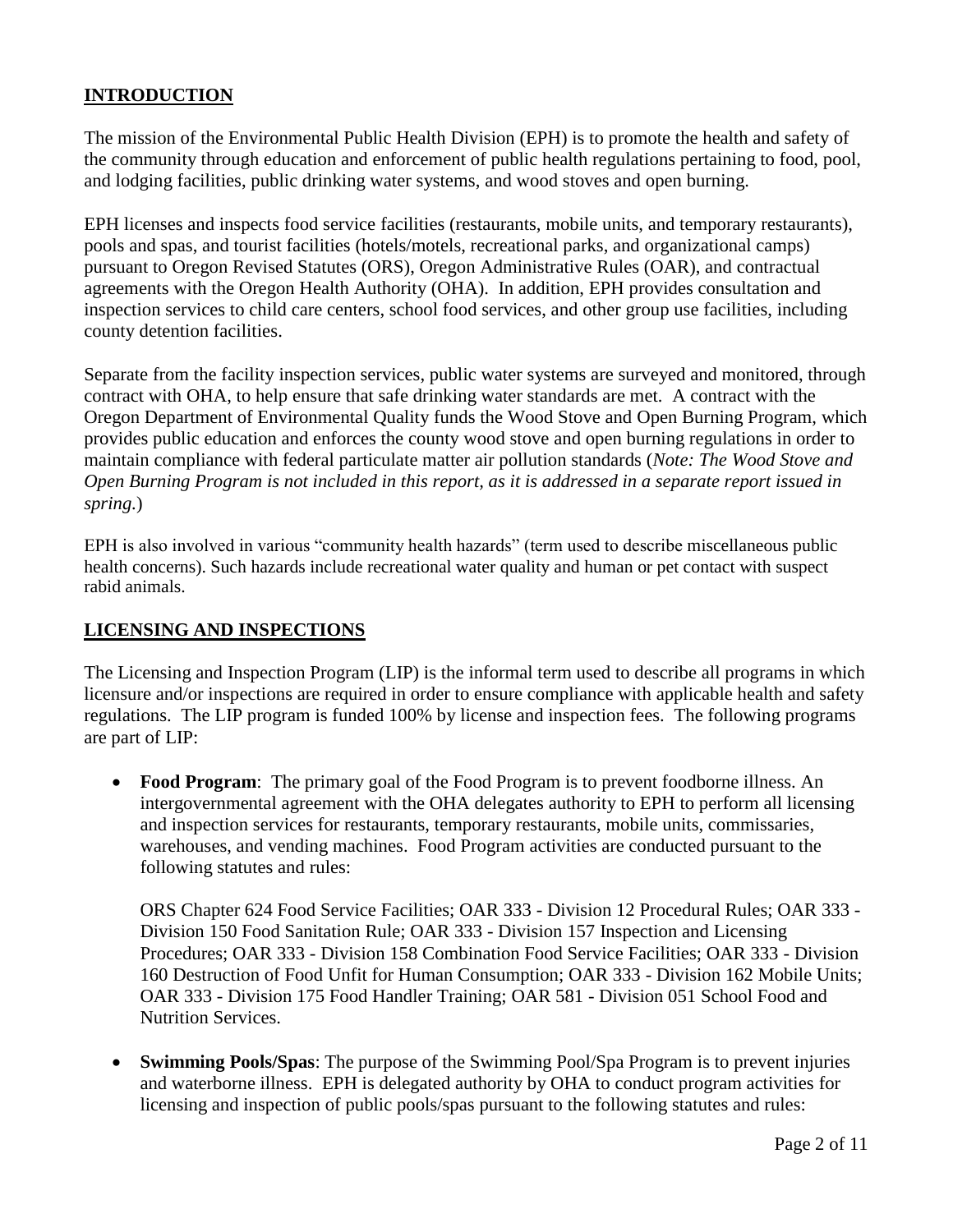ORS Chapter 448 Pool Facilities; OAR 333 - Division 12 Procedural Rules; OAR 333 - Division 60 Public Swimming Pools; OAR 333 - Division 62 Public Spa Pools.

 **Tourist Facilities:** The Tourist Facilities Program serves to prevent illness and injuries. EPH is delegated authority by OHA to conduct licensing and inspections of travelers' accommodations (hotels/motels, hostels, bed and breakfasts), organizational camps, and recreation parks (RV parks, campgrounds). Program activities are conducted pursuant to the following statutes and rules:

ORS Chapter 446 Tourist Facilities; OAR 333 - Division 12 Procedural Rules; OAR 333 - Division 29 Travelers' Accommodations Rules; OAR 333 - Division 30 Organizational Camp Rules; OAR 333 - Division 31 Construction, Operation, and Maintenance of Recreation Parks.

 **Group Use:** The goal of the Group Use Program is to prevent illness and injuries. This program is distinguished from other LIP programs in that the facilities are not licensed by EPH. Inspections are conducted by EPH at the request of the facility due to the organization's licensing body requiring inspections by the "local health department" or a Registered Environmental Health Specialist. The primary facilities involved are school food service, child care facilities (day cares and group care homes), and detention facilities.

#### <span id="page-3-0"></span>**LIP Targets**

In 2016, Jackson County EPH decided to formally take on two performance measure monitoring projects in LIP as part of the Performance and Quality (PQ) Committee requirements. Target data is monitored and reviewed during monthly staff meetings, and a quarterly report is presented to the PQ Committee during a monthly meeting. The targets and associated outcomes are represented in Table 1 below.

<span id="page-3-1"></span>

| <b>Target</b>                                                                                                                                                   | <b>Outcome</b>                                                                                                                                                                                                                                                         |
|-----------------------------------------------------------------------------------------------------------------------------------------------------------------|------------------------------------------------------------------------------------------------------------------------------------------------------------------------------------------------------------------------------------------------------------------------|
| Achieve at least 95% of required inspections.                                                                                                                   | Achieved 100% of inspections in 2017.                                                                                                                                                                                                                                  |
| Conduct all re-inspections of food service critical<br>violations (violations that can directly contribute to<br>food contamination or illness) within 14 days. | 268 of 277 re-inspections conducted within 14 days<br>in 2017. Some of the inspections that did not get<br>closed out within the 14 days were due to inspectors<br>not documenting the corrections properly. Solutions<br>were discussed during monthly staff meeting. |

#### **Table 1: Annual LIP Target Data**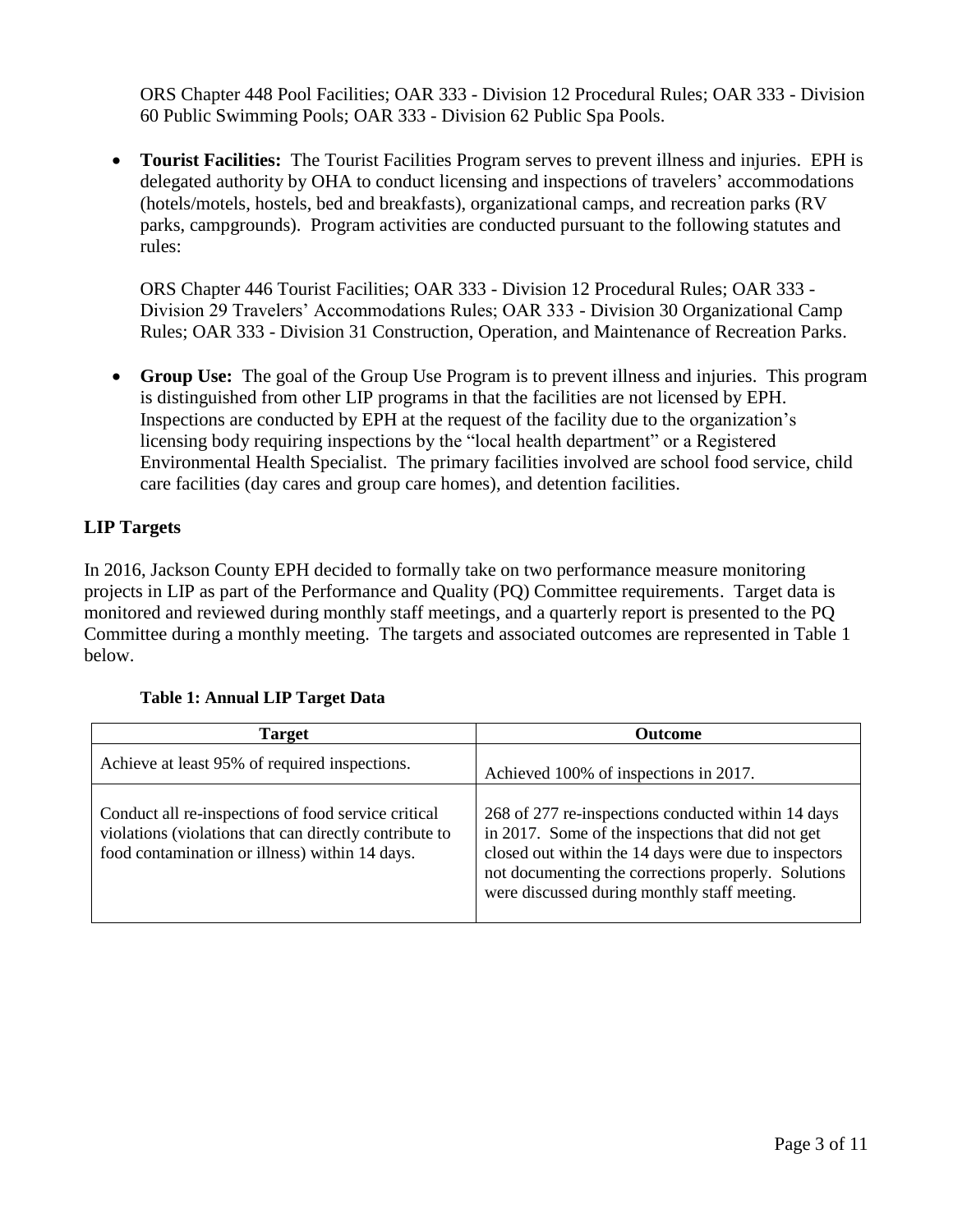#### **LIP Summary**

There were approximately 2,381 inspections due in 2017, and staff completed 2,381 of these inspections to yield a 100% inspection rate (Figure 1 offers historic annual inspection data). There were 3.8 field FTE in the licensing and inspection programs, resulting in an average of 627 inspections conducted per field employee in 2017. (*Note: There are about 50 more inspections of travelers' accommodations due in even-numbered years, as they are inspected every two years, and the inspections are not distributed evenly among years.)* 



**-** Linear (Total number of inspections required)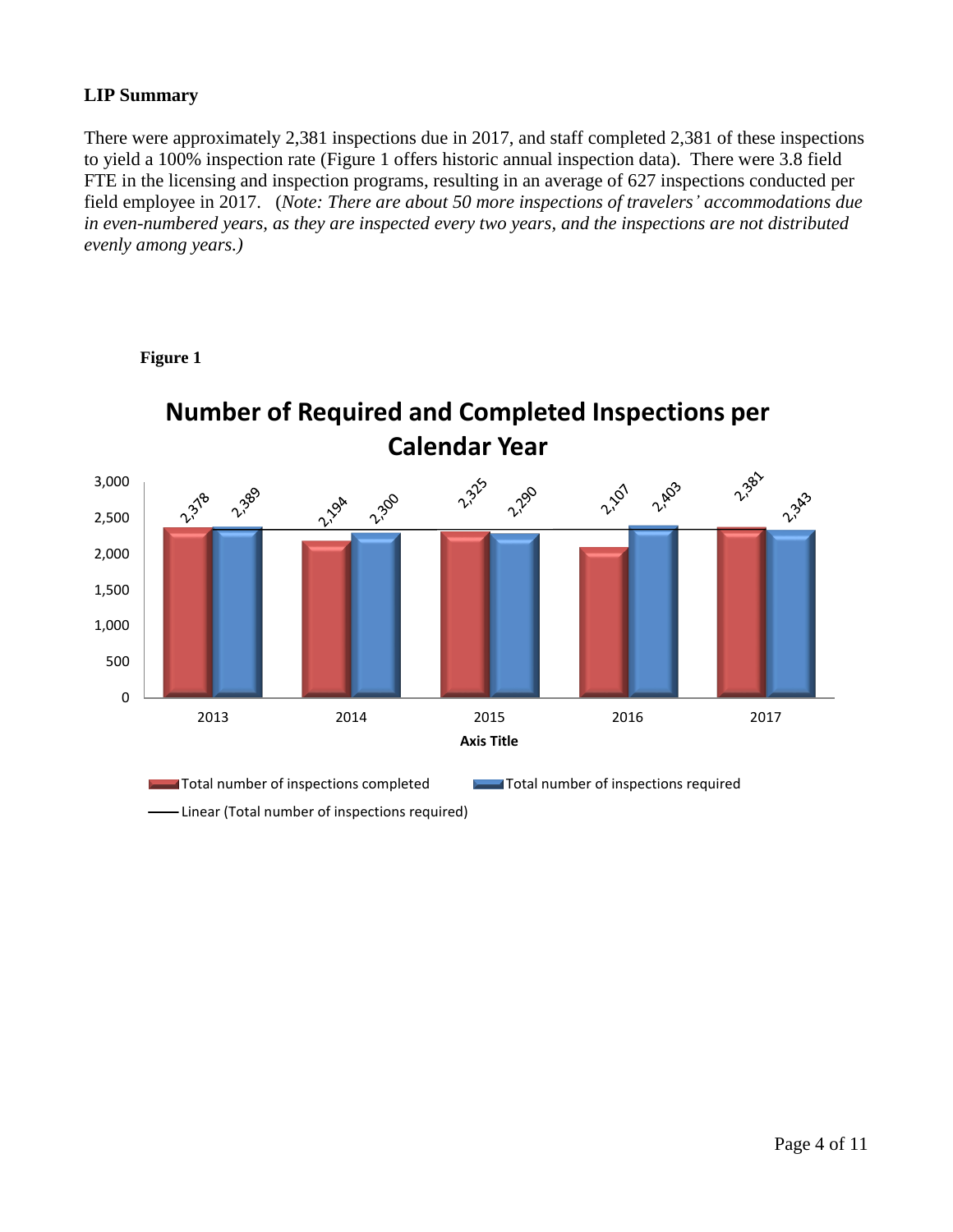



### **Number of Licensed Facilities in Jackson County per**

The number of licensed facilities (excluding temporary restaurants) has remained relatively flat over the past ten years at just less than 1,200 facilities (see Table 2 and Figure 2). A slight decline in facilities was realized in 2012 through 2014. But 2016 looked to bring a slight increase in the overall facility count and looks to be continuing for 2017. This is primarily attributed to the increased number of mobile food units and a slight uptick in restaurants. There has been a growing trend and popularity of mobile food vendors, and the creation of the food pod. Food pods are designated areas where several mobile food vendors gather and can offer their customers a wide variety of different foods in one location. Mobile units can be an appealing business enterprise due to their relatively low startup cost and overhead, in addition to the allure of self-employment.

The improving economy looks to be playing a role in the upswing of facility numbers as well. The department is beginning to see large corporate restaurant and hotel chains building new facilities in Jackson County again.

The number of temporary restaurants has steadily been decreasing since 2011. This decline is attributed to a change in temporary restaurant regulations that allows for 90-day seasonal and 30-day intermittent licenses for growers markets and other ongoing events, rather than issuing multiple single-event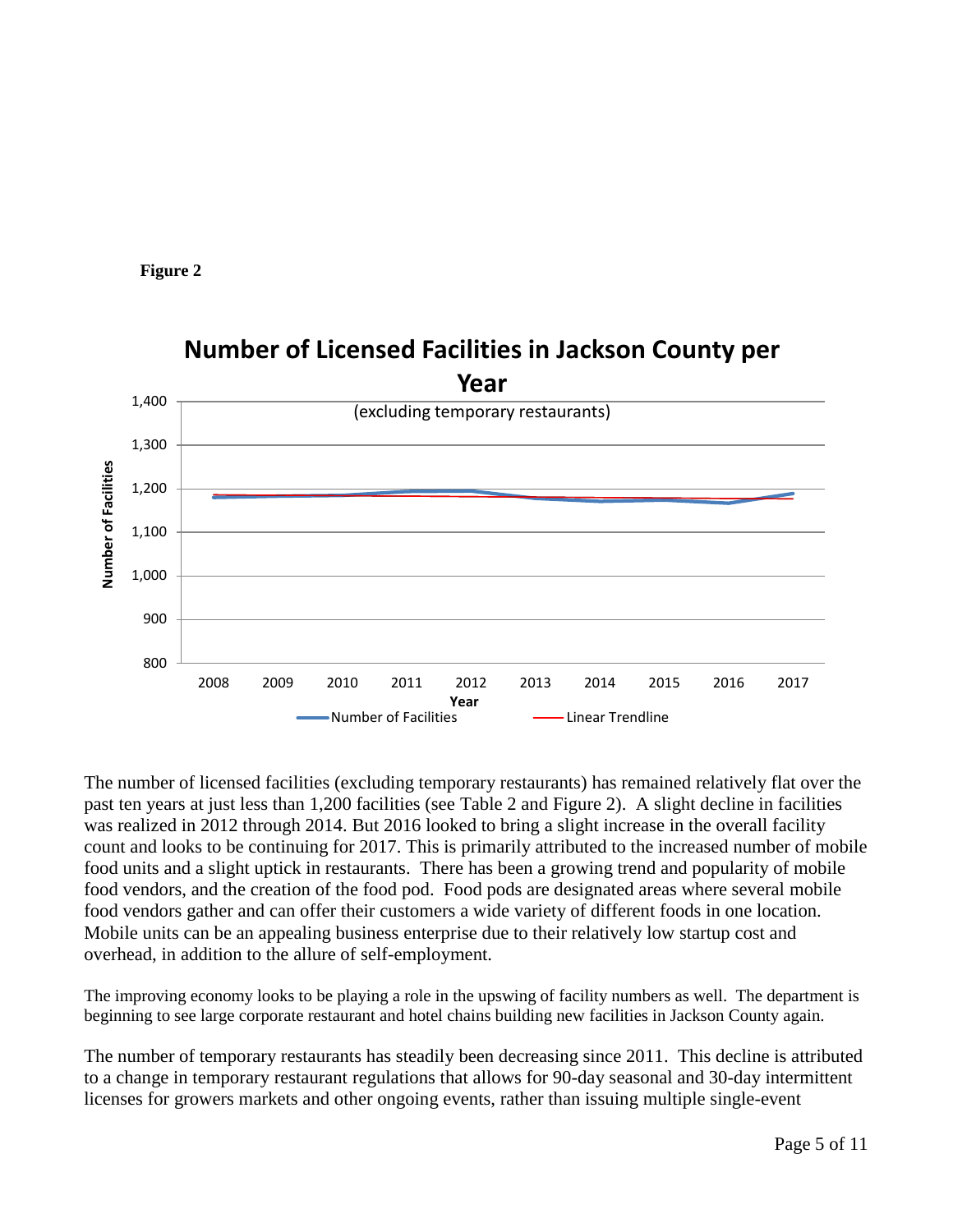temporary licenses. But the main reason for the decrease is believed to be the use of licensed mobile food units at events rather than temporary food booths.

| <b>Facility Type</b>          | 2008  | 2009           | 2010  | 2011         | 2012  | 2013         | 2014         | 2015  | 2016  | 2017           |
|-------------------------------|-------|----------------|-------|--------------|-------|--------------|--------------|-------|-------|----------------|
| <b>Restaurants</b>            | 629   | 629            | 631   | 636          | 636   | 645          | 640          | 647   | 651   | 670            |
| <b>Mobile Units</b>           | 84    | 92             | 96    | 104          | 100   | 91           | 101          | 94    | 106   | 100            |
| <b>Commissaries</b>           | 11    | 13             | 15    | 11           | 13    | 11           | 10           | 10    | 13    | 13             |
| <b>Warehouses</b>             | 13    | 13             | 12    | 12           | 11    | 11           | 12           | 10    | 12    | 12             |
| <b>Vending</b>                | 2     | $\overline{2}$ | 1     | $\mathbf{1}$ | 1     | $\mathbf{1}$ | $\mathbf{1}$ | 1     | 1     | $\mathbf{1}$   |
| Pools/Spas                    | 214   | 211            | 212   | 205          | 200   | 201          | 206          | 204   | 207   | 206            |
| <b>Tourist</b>                |       |                |       |              |       |              |              |       |       |                |
| <b>Accommodations</b>         | 142   | 138            | 138   | 135          | 132   | 127          | 125          | 123   | 123   | 124            |
| <b>Bed and Breakfasts</b>     | 30    | 30             | 29    | 29           | 27    | 28           | 23           | 22    | 20    | 19             |
| <b>Recreational Parks</b>     | 34    | 34             | 33    | 33           | 32    | 30           | 31           | 31    | 31    | 32             |
| <b>Organizational Camps</b>   | 8     | $\overline{7}$ | 8     | 7            | 6     | 6            | 5            | 5     | 5     | $\overline{4}$ |
| <b>Benevolent Restaurants</b> | 16    | 16             | 19    | 22           | 20    | 20           | 20           | 20    | 20    | 20             |
| <b>Totals</b>                 | 1,183 | 1,185          | 1,194 | 1,195        | 1,178 | 1,171        | 1,174        | 1,167 | 1,189 | 1,201          |
|                               |       |                |       |              |       |              |              |       |       |                |
| <b>Temporary Restaurants</b>  |       |                |       |              |       |              |              |       |       |                |
| (non-benevolent)              | 202   | 220            | 219   | 223          | 184   | 202          | 180          | 176   | 153   | 149            |
| <b>Temporary Restaurants</b>  |       |                |       |              |       |              |              |       |       |                |
| (benevolent)                  | 145   | 152            | 152   | 153          | 140   | 140          | 128          | 128   | 92    | 84             |
| <b>Temp Restaurants Total</b> | 347   | 372            | 371   | 376          | 324   | 342          | 308          | 304   | 245   | 233            |

**Table 2: Historic Licensed Facility Numbers**

In 2017, there were seven restaurants that received a "Failed to Comply" inspection score (see Table 3 for historic data). Two restaurants voluntarily closed in 2017 due to imminent health hazards, but were re-opened when health hazards were corrected.

| Table 3: Historic Restaurant Failure to Comply and Closures |  |  |  |  |  |  |  |  |
|-------------------------------------------------------------|--|--|--|--|--|--|--|--|
|-------------------------------------------------------------|--|--|--|--|--|--|--|--|

| Year                     | 2008 | 2009 | 2010 | 2011 | 2012 | 2013 | 2014 | 2015 | 2016 | 2017 |
|--------------------------|------|------|------|------|------|------|------|------|------|------|
| <b>Failure to Comply</b> |      | ∽    | ∽    |      |      | ັ    | ∽    |      |      |      |
| <b>Closures</b>          |      |      |      |      |      |      | ∽    |      |      |      |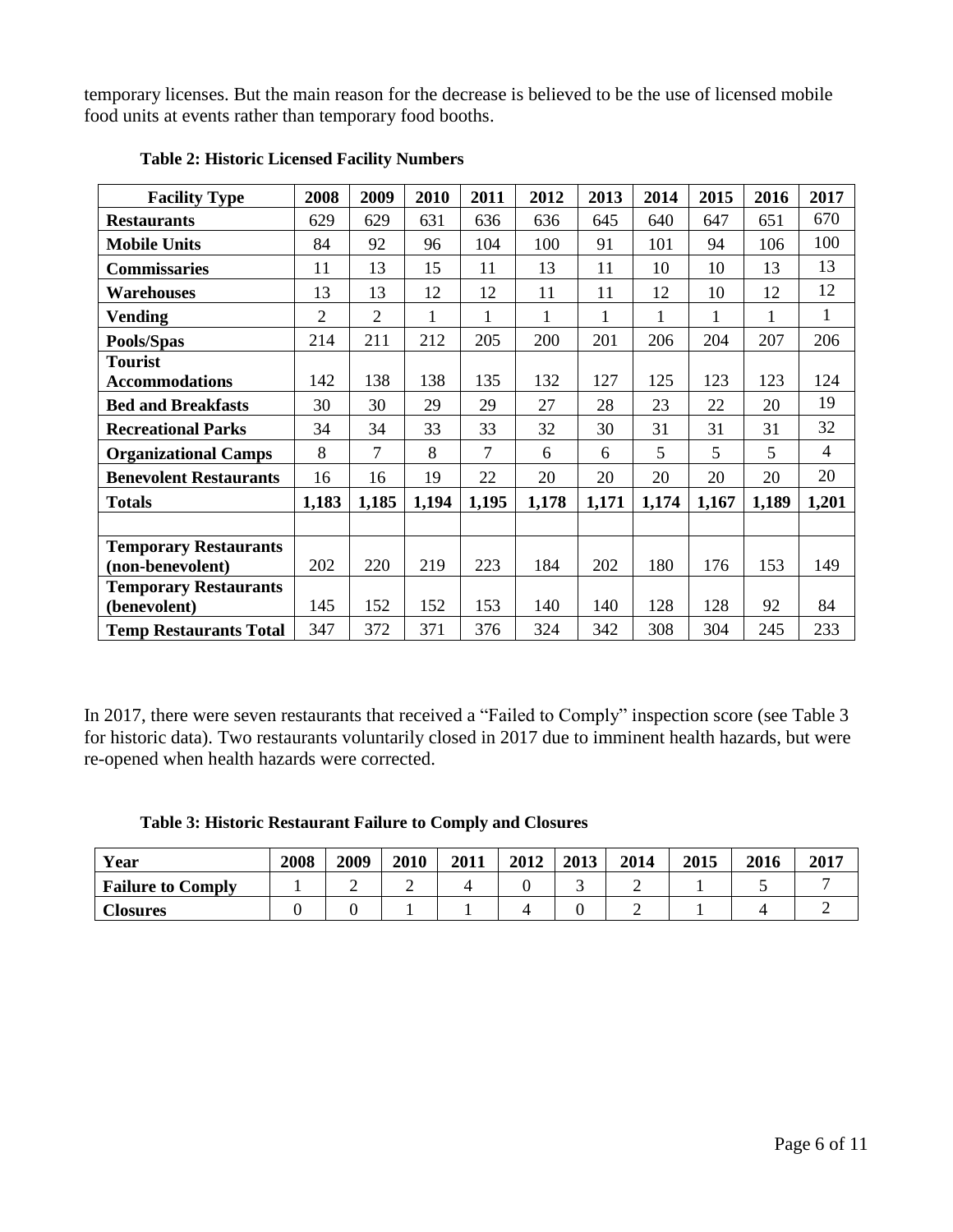In 2017 there were 157 total facility complaints received (Table 4). Most complaints involve unsanitary conditions (real and perceived). Such general complaints of unsanitary conditions are investigated and resolved.

#### **Table 4: Historic Licensed Facility Complaint Data (vast majority are food service facility complaints)**

| Year                             | 2008 | <b>2009</b> | 2010 | 2011 |     | $2012$   2013   2014   2015 |     |       | 2016 | 2017 |
|----------------------------------|------|-------------|------|------|-----|-----------------------------|-----|-------|------|------|
| <b>Total Facility Complaints</b> | 189  | 134         | 148  | 141  | 138 | 140                         | 161 | l 4 1 | .38  |      |

In respect to public pools and spas, of the 264 inspections conducted in 2017, seventeen resulted in temporary closure, commonly due to insufficient levels of chlorine disinfectant (Table 5). The facilities are allowed to reopen as soon as their water chemistry meets the appropriate parameters.

#### **Table 5: Historic Pool and Spa Temporary Closures**

| Year                      | 2008 | 2009 | 2010 | 2011 | 2012 | 2013 | 2014 | 2015 | 2016 | $201^{\circ}$ |
|---------------------------|------|------|------|------|------|------|------|------|------|---------------|
| <b>Number of Closures</b> | nd   | 28   | 24   | ັ    |      | 36   |      | 14   |      | 19            |

In addition to the licensed facility inspections, Environmental Public Health staff conducted 172 total inspections of child care facilities, school food service, and other group use facilities (Table 6).

#### **Table 6: Historic Non-Licensed Facility Inspections**

| Year                           | 2008 | 2009 | 2010 | 2011 | 2012 | 2013 | 2014      | 2015 | 2016 | 2017        |
|--------------------------------|------|------|------|------|------|------|-----------|------|------|-------------|
| Day Care, School Food Service, |      |      |      |      |      |      |           |      |      |             |
| and Group Use Inspections      | 202  | 205  | 204  | 96   | 84   | 190  | <b>Q7</b> | ' 84 | 88   | $7^{\circ}$ |

#### <span id="page-7-0"></span>**Illness and Outbreak Investigations**

40 of the aforementioned 157 complaints were reports of illness thought to be associated with a restaurant. Because a large portion of the population associates gastroenteritis with the last meal they consumed, illnesses are often attributed to restaurants. In reality, seldom are illnesses caused by the suspect facility. In addition, viral gastroenteritis (typically norovirus) circulates throughout the world each year and causes much of the illness mistakenly attributed to restaurants. All reports of illness are investigated, foodborne illness education is provided, and the facility is notified of the complaint.

Of the 40 reports of suspect illness complaints, five of the investigations were initially identified as a suspect outbreak (broadly defined as persons from two or more separate households who develop the same clinical illness after eating at the same place). Upon further investigation, all five of the potential outbreaks revealed that the parties involved likely had other contacts or relationships with one another aside from the suspect meal (these commonly involved extended families or friends with previous contact). In such circumstances, the complainant is provided education about foodborne illness, the food service facility is notified, and food safety is discussed. Because there may be other sources of illness aside from the food service facility (including person-to-person transmission), full outbreak investigations are not conducted when the parties involved have other epidemiological relationships aside from eating at the facility.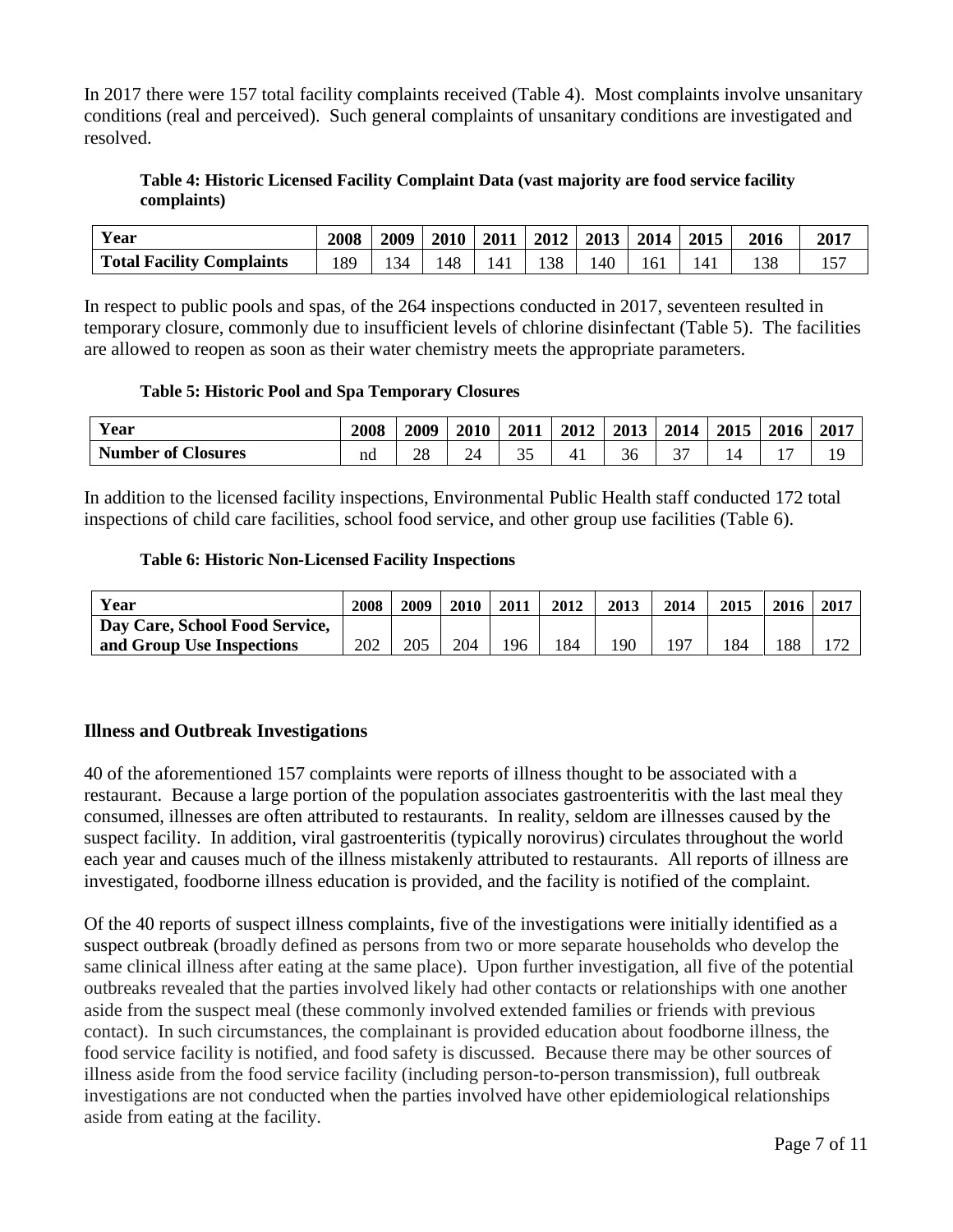#### <span id="page-8-0"></span>**FOOD HANDLER TRAINING**

EPH operates a Food Handler Training Program in order to reduce foodborne illness by promoting workers' knowledge of basic food safety principles. The program activities are conducted pursuant to the following statutes and rules:

ORS Chapter 624 Food Service Facilities; OAR 333 - Division 12 Procedural Rules; OAR 333 - Division 175 Food Handler Training.

#### <span id="page-8-1"></span>**Food Handler Testing**

All food service workers in Oregon are required to obtain a Food Handler Certificate by passing a 20 question Oregon Food Handler Examination with a score of 75% or greater. All food handler training is offered on-line through a contract with Lane County. Food handlers can visit orfoodhandlers.com to take the exam, then pay the \$10 fee and print their card. Cards are valid for 3 years and are accepted in any county in the state of Oregon.

#### <span id="page-8-2"></span>**Table 7: Historic Food Handler Certificate Information**

| Year                       | 2008  | 2009  | <b>2010</b> | 2011  | 2012  | 2013  | 2014  | 2015  | 2016  | 2017  |
|----------------------------|-------|-------|-------------|-------|-------|-------|-------|-------|-------|-------|
| <b>Cards Issued via</b>    |       |       |             |       |       |       |       |       |       |       |
| Live Proctor*              | 2,043 | 1,234 | .358        | .358  | .391  | .185  | 1305  | N/A   | N/A   | N/A   |
| <b>Cards Issued Online</b> | 2,761 | 3,77  | 4,123       | 4,208 | 4,020 | 3,140 | 3,302 | 4,267 | 3,817 | 3,768 |
| <b>Total Cards Issued</b>  | 4,804 | 5,005 | 5,481       | 5,564 | 5,411 | 4,325 | 4,607 | 4,267 | 3,817 | 3.768 |

\*Includes examinations given on-site, off-site by Serv Safe-certified staff, and re-issued cards.

#### **DRINKING WATER PROGRAM**

The primary goal of the Drinking Water Program is to prevent illness from public drinking water sources. An intergovernmental agreement with the Oregon Health Authority Drinking Water Program delegates authority to EPH to perform services for public drinking water systems. Activities are conducted pursuant to the following statutes and rules:

ORS Chapter 448 Water and Sewage Systems; OAR 333 - Division 61 Public Water Systems.

EPH provides water system surveys, monitoring, and compliance activities for 213 public drinking water systems in Jackson County that provide clean water to approximately 21,000 citizens. There were 0.8 field FTE (1.0 total FTE) dedicated to this program in 2017. (*Note: Water systems that serve more than 3,300 people are monitored by the State of Oregon Drinking Water Program staff, not Jackson County EPH staff.)*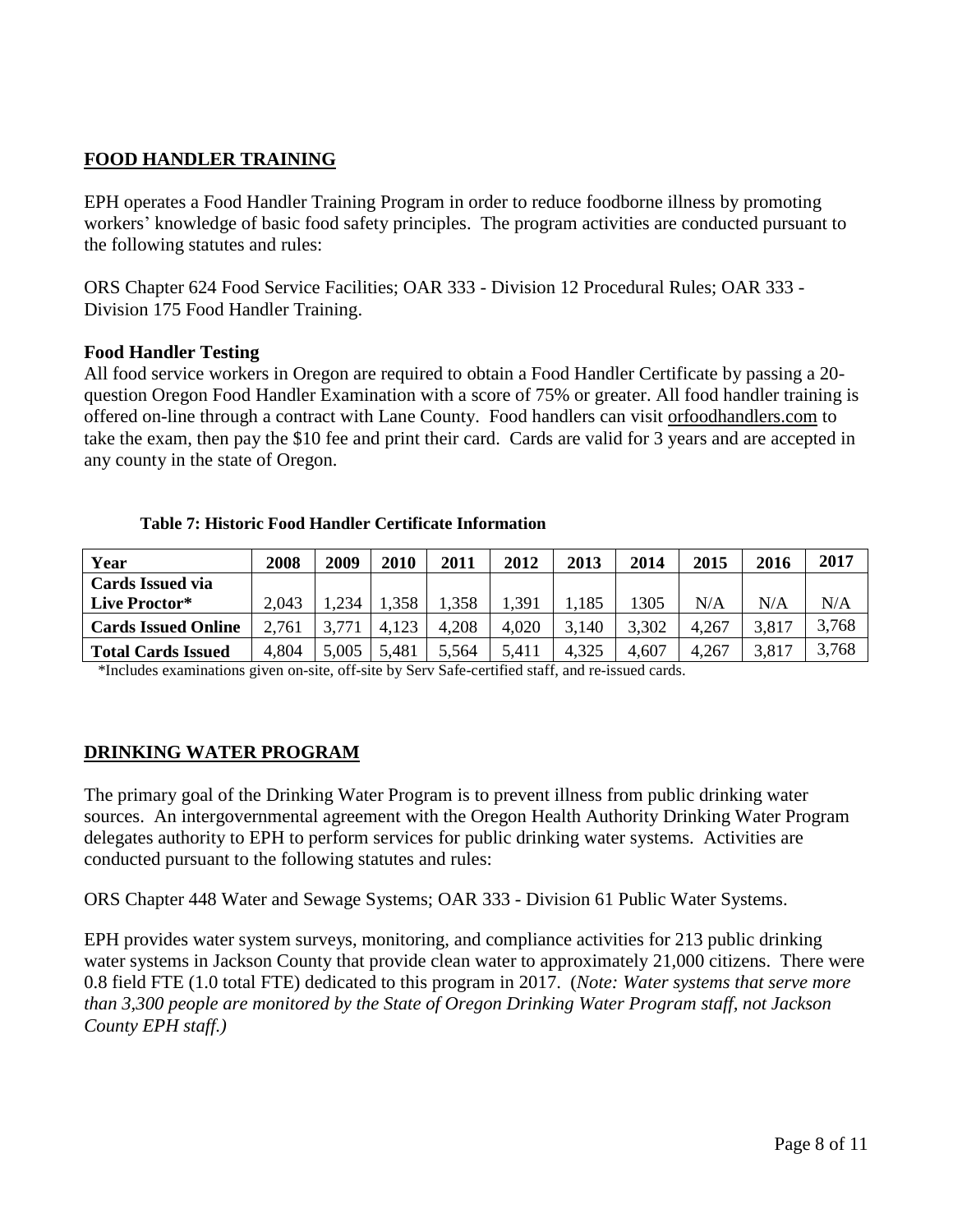Public water systems are classified by the following definitions:

- Community Water System: A water system which has at least 15 service connections or which supplies drinking water to 25 or more of the same people year-round in their residences. Examples are cities, towns, subdivisions, mobile home parks, and the like.
- Non-transient Non-community Water System: A water system which supplies water to 25 or more different people for at least 60 days a year. Examples include schools, hospitals, and work places.
- Transient Non-community Water System: A water system which provides water in a place such as a restaurant or campground where people do not remain for long periods of time.
- State Regulated Water System: Water systems which provide water to small residential communities between four and 14 connections, or serves from ten to 24 persons a day at least 60 days a year, or is licensed by the Health Division or delegate county health department but is not a Transient Water System.

#### <span id="page-9-0"></span>**Drinking Water Targets**

The following targets were monitored monthly to ensure systems were being surveyed as needed and that *E. coli* alerts were responded to in a timely manner. *E. coli* alerts were targeted due to the potential for acute and severe illness, as opposed to chronic health issues that may result from long-term ingestion of other contaminants.

#### **Table 8: Annual Drinking Water Program Target Data**

| <b>Targets</b>                                    | <b>Outcome</b>                                    |
|---------------------------------------------------|---------------------------------------------------|
| Conduct all required public water system surveys. | 38 of 38 of required surveys were conducted.      |
| Respond to E. coli positive water sample alerts   | 5 of 5 E. coli alerts were responded to within 24 |
| within 24 hours of notification.                  | hours.                                            |

#### <span id="page-9-1"></span>**Drinking Water Summary**

Water system surveys are performed every three to five years. The surveys are a comprehensive on-site review of the ability to provide drinking water to the public that is safe for human consumption, according to eight specific components: source of supply, treatment, storage, distribution, pumping, monitoring, management and operations, and operator certification.

Thirty-eight drinking water systems were surveyed in 2017. In addition to the system surveys, staff responded to 67 alerts (also included in these alerts were notifications regarding water quality samples of concern even if corrective action wasn't required). When a water sample exceeds the maximum contaminant level (MCL) or other designated threshold, an alert is issued by the Oregon Drinking Water Program to EPH for follow up with the system operator. Additionally, the water system operators are often notified by the water laboratory that conducted the analysis. EPH staff provides consultation to the subject water system operator regarding appropriate corrective action, including follow-up sampling protocol, as necessary.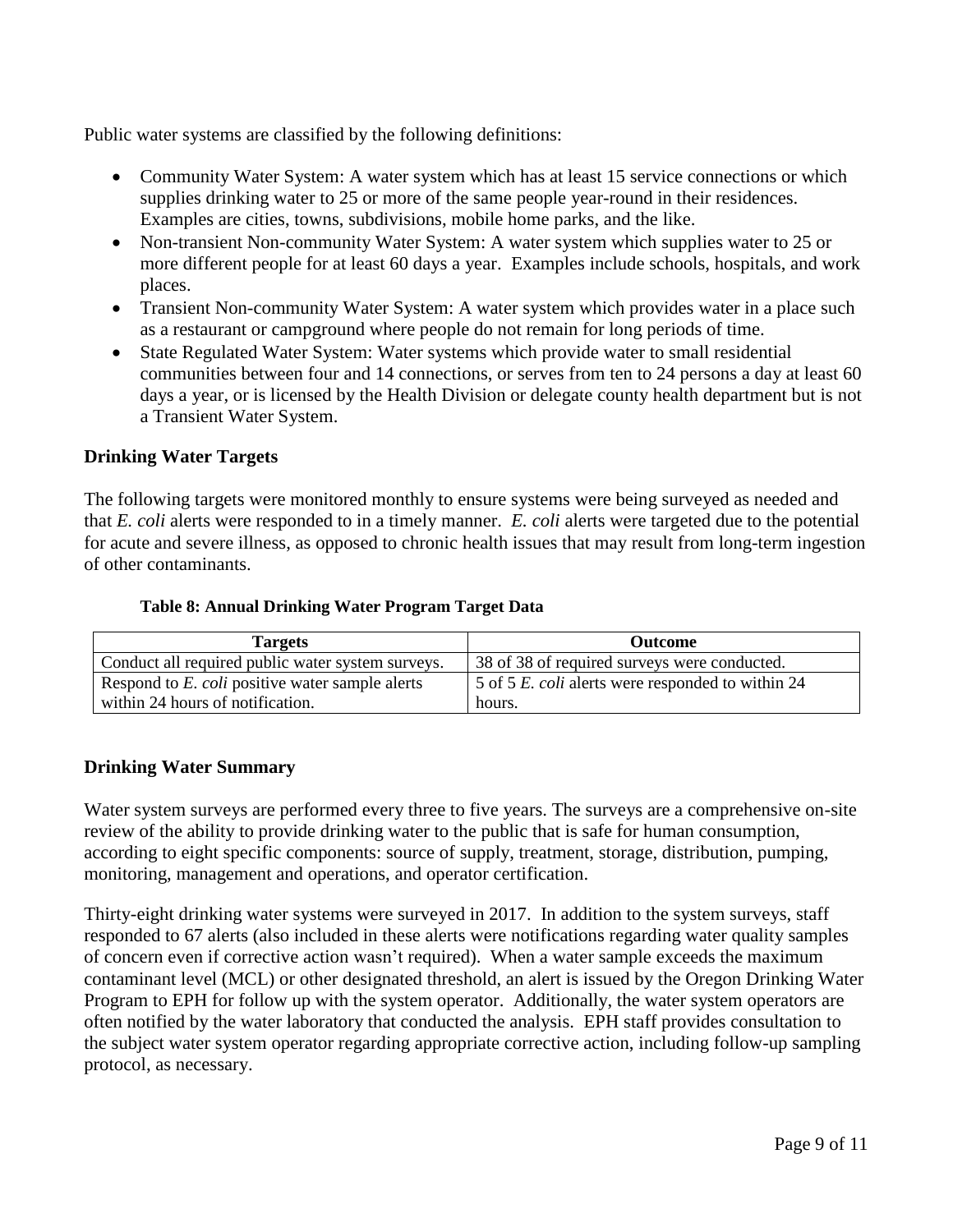#### <span id="page-10-0"></span>**COMMUNITY HEALTH HAZARDS**

"Community health hazards" is a term used to describe the miscellaneous public health concerns that involve EPH. Activities in this area are funded by a small amount of General Fund. No FTE are formally dedicated to this program. The funding is applied on a discretionary basis depending on the need.

**Harmful Blue-green Algae Blooms:** The Oregon Health Authority's Harmful Algae Bloom Surveillance (HABS) program is the lead agency concerning blooms. Locally, EPH is often involved in answering questions from the public and media about the blooms. When a bloom is detected, a health advisory is issued by Oregon Health Authority's Harmful Algae Bloom Surveillance (HABS) program for the water body until tests show the bloom is below the established threshold considered safe.

The HABS program was funded by a federal grant from the Centers for Disease Control (CDC). Funding for the HABS program ended as of September 30, 2013, and many program functions are no longer available. However, the Oregon Health Authority (OHA) will continue to collect and review information on harmful algae blooms and to inform the public through the issuing and lifting of advisories when water sampling data warrants.

#### <span id="page-10-1"></span>**DISCUSSION**

EPH staff provides specialized services to many businesses and organizations, emphasizing the importance of maintaining a highly qualified, well trained, and professional staff to maximize the effectiveness of the services to the community. Because the licensing and inspection programs are feebased, it is imperative for EPH to maintain fees that are adequate to cover associated program costs.

While EPH receives a modest contribution of General Fund to address community health hazards, there is inadequate funding to fully address the multitude of citizen concerns regarding various local community health hazards, such as rabies prevention, blue-green algae, recreational water quality, and indoor air quality, among other environmental public health hazards.

#### <span id="page-10-2"></span>**REFLECTING ON 2017 AND LOOKING AHEAD**

**Licensed Inspection Program (LIP):** EPH exceeded our goal of completing 100% of required inspections in LIP for 2017. 2017 brought a new State funded inspection program called HealthSpace. We started using it around April of 2017 and things have been going very smoothly in the transition to the new software. In addition to the software we received new laptop/tablets that were provided free of cost to us from the proceeds of the food handler testing from Lane County. The tablets are much more compact and the hope is to take them into facilities and enter inspection data during the inspection. Our hope with the new inspection program is to be able to go totally paperless in the years to come.

**Wood Stove and Open Burning:** The Wood Stove and Open Burning program is addressed in a separate report, as most of the work in the program is typically conducted between October and May.